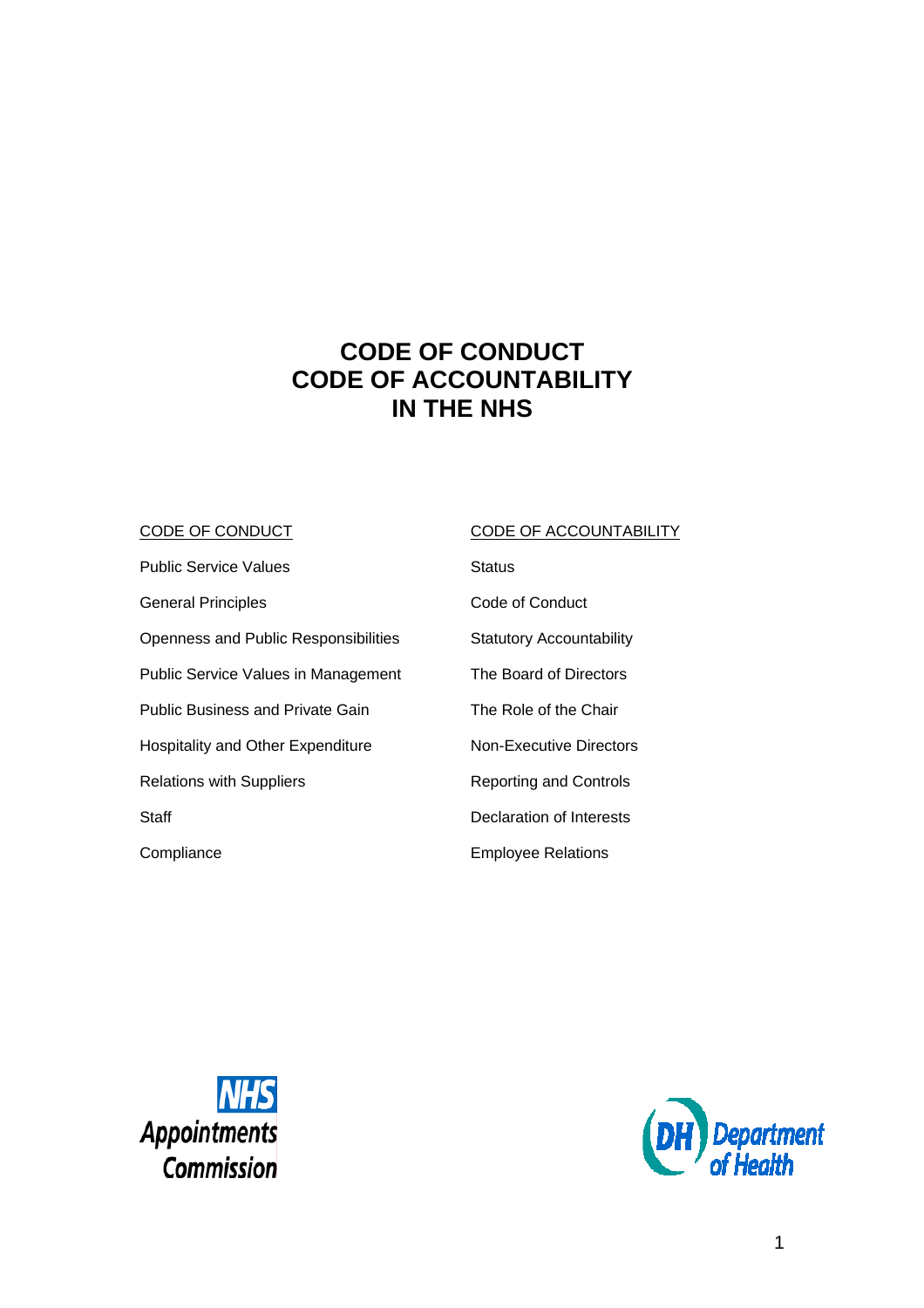# **CODE OF CONDUCT FOR NHS BOARDS**

Public service values must be at the heart of the National Health Service. High standards of corporate and personal conduct based on a recognition that patients come first, have been a requirement throughout the NHS since its inception. Moreover, since the NHS is publicly funded, it must be accountable to Parliament for the services it provides and for the effective and economical use of taxpayers' money.

There are three crucial public service values which must underpin the work of the health service.

**Accountability** – everything done by those who work in the NHS must be able to stand the test of parliamentary scrutiny, public judgements on propriety and professional codes of conduct.

**Probity** – there should be an absolute standard of honesty in dealing with the assets of the NHS: integrity should be the hallmark of all personal conduct in decisions affecting patients, staff and suppliers, and in the use of information acquired in the course of NHS duties.

**Openness** – there should be sufficient transparency about NHS activities to promote confidence between the NHS organisation and its staff, patients and the public.

# General Principles

Public service values matter in the NHS and those who work in it have a duty to conduct NHS business with probity. They have a responsibility to respond to staff, patients and suppliers impartially, to achieve value for money from the public funds with which they are entrusted and to demonstrate high ethical standards of personal conduct.

The success of this Code depends on a vigorous and visible example from boards and the consequential influence on the behaviour of all those who work within the organisation. Boards have a clear responsibility for corporate standards of conduct and acceptance of the Code should inform and govern the decisions and conduct of all board directors.

## Openness and Public Responsibilities

Health needs and patterns of provision of health care do not stand still. There should be a willingness to be open with the public, patients and with staff as the need for change emerges. It is a requirement that major changes are consulted upon before decisions are reached. Information supporting those decisions should be made available, in a way that is understandable, and positive

responses should be given to reasonable requests for information and in accordance with the Freedom of Information Act 2000.

NHS business should be conducted in a way that is socially responsible. As a large employer in the local community, NHS organisations should forge an open and positive relationship with the local community and should work with staff and partners to set out a vision for the organisation in line with the expectations of patients and the public. NHS organisations should demonstrate to the public that they are concerned with the wider health of the population including the impact of the organisation's activities on the environment.

The confidentiality of personal and individual patient information must, of course, be respected at all times.

## Public Service Values in Management

It is unacceptable for the board of any NHS organisation, or any individual within the organisation for which the board is responsible, to ignore public service values in achieving results. Chairs and board directors have a duty to ensure that public funds are properly safeguarded and that at all times the board conducts its business as efficiently and effectively as possible. Proper stewardship of public monies requires value for money to be high on the agenda of all NHS boards.

Accounting, tendering and employment practices within the NHS must reflect the highest professional standards. Public statements and reports issued by the board should be clear, comprehensive and balanced, and should fully represent the facts. Annual and other key reports should be issued in good time to all individuals and groups in the community who have a legitimate interest in health issues to allow full consideration by those wishing to attend public meetings on local health issues.

# Public Business and Private Gain

Chairs and board directors should act impartially and should not be influenced by social or business relationships. No one should use their public position to further their private interests. Where there is a potential for private interests to be material and relevant to NHS business, the relevant interests should be declared and recorded in the board minutes, and entered into a register which is available to the public. When a conflict of interest is established, the board director should withdraw and play no part in the relevant discussion or decision.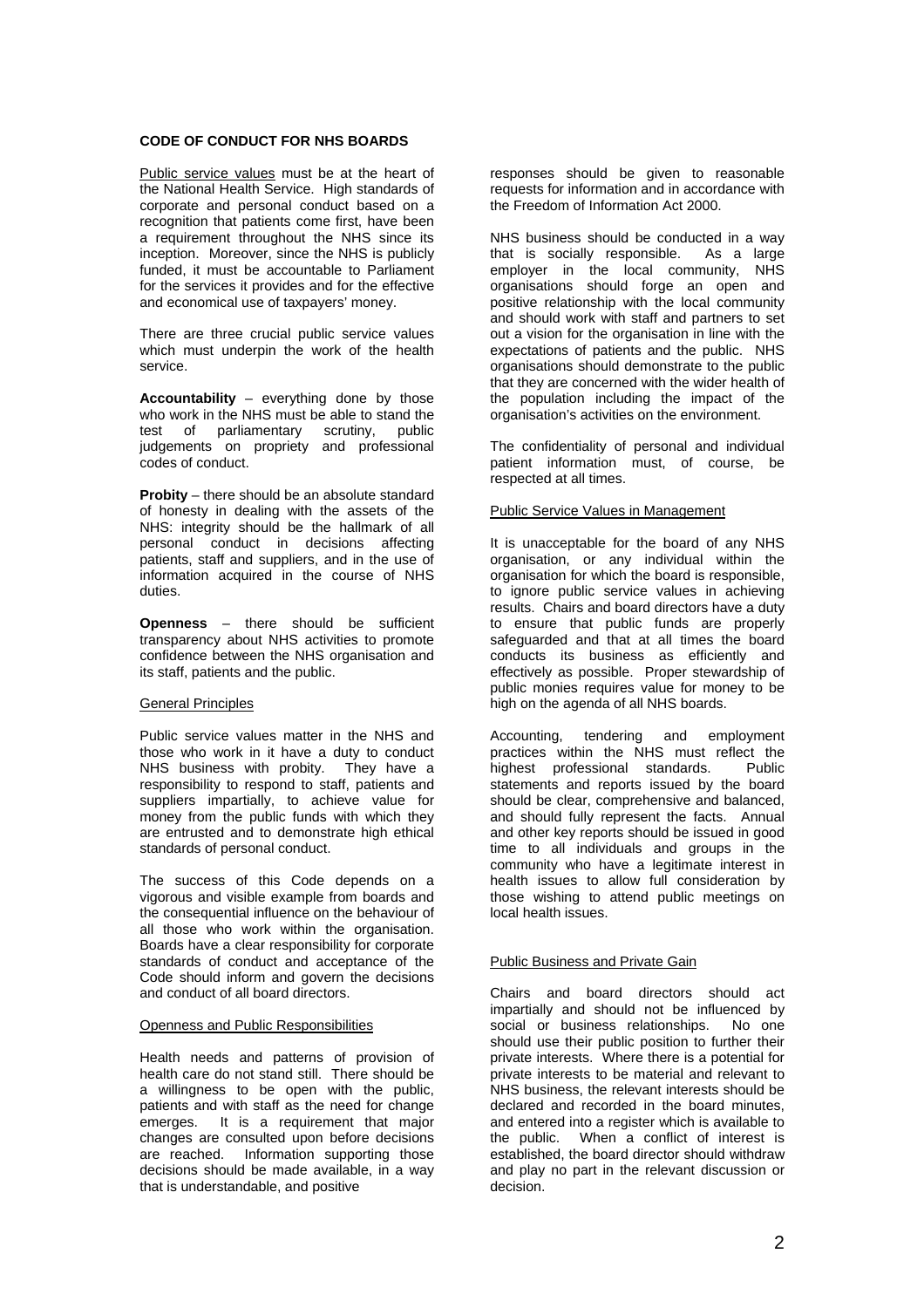#### Hospitality and Other Expenditure

Board directors should set an example to their organisation in the use of public funds and the need for good value in incurring public expenditure. The use of NHS monies for hospitality and entertainment, including hospitality at conferences or seminars, should be carefully considered. All expenditure on these items should be capable of justification as reasonable in the light of the general practice in the public sector. NHS boards should be aware that expenditure on hospitality or entertainment is the responsibility of management and is open to be challenged by the internal and external auditors and that illconsidered actions can damage respect for the NHS in the eyes of the community.

#### Relations with Suppliers

NHS boards should have an explicit procedure for the declaration of hospitality and sponsorship offered by, for example, suppliers. Their authorisation should be carefully considered and the decision should be recorded. NHS boards should be aware of the risks in incurring obligations to suppliers at any stage of a contracting relationship. Suppliers should be selected on the basis of quality, suitability, reliability and value for money. The Department of Health has issued guidance to NHS organisations about standards of business conduct (ref: HSG(93)5).

## **Staff**

NHS boards should ensure that staff have a proper and widely publicised procedure for voicing complaints or concerns about maladministration, malpractice, breaches of this code and other concerns of an ethical nature. The board must establish a climate:

- that enables staff who have concerns to raise these reasonably and responsibly with the right parties;

- that gives a clear commitment that staff concerns will be taken seriously and investigated; and

- where there is an unequivocal guarantee that staff who raise concerns responsibly and<br>reasonably will be protected against protected against victimisation.

(Ref: Whistleblowing in the NHS, letter dated 25 July 2003 from the Director of HR in the NHS)

#### **Compliance**

Board directors should satisfy themselves that the actions of the board and its directors in conducting board business fully reflect the values in this Code and, as far as is reasonably practicable, that concerns expressed by staff or others are fully investigated and acted upon. All board directors of NHS organisations are required, on appointment, to subscribe to the Code of Conduct.

Originally published April 1994 First revision April 2002 Second revision July 2004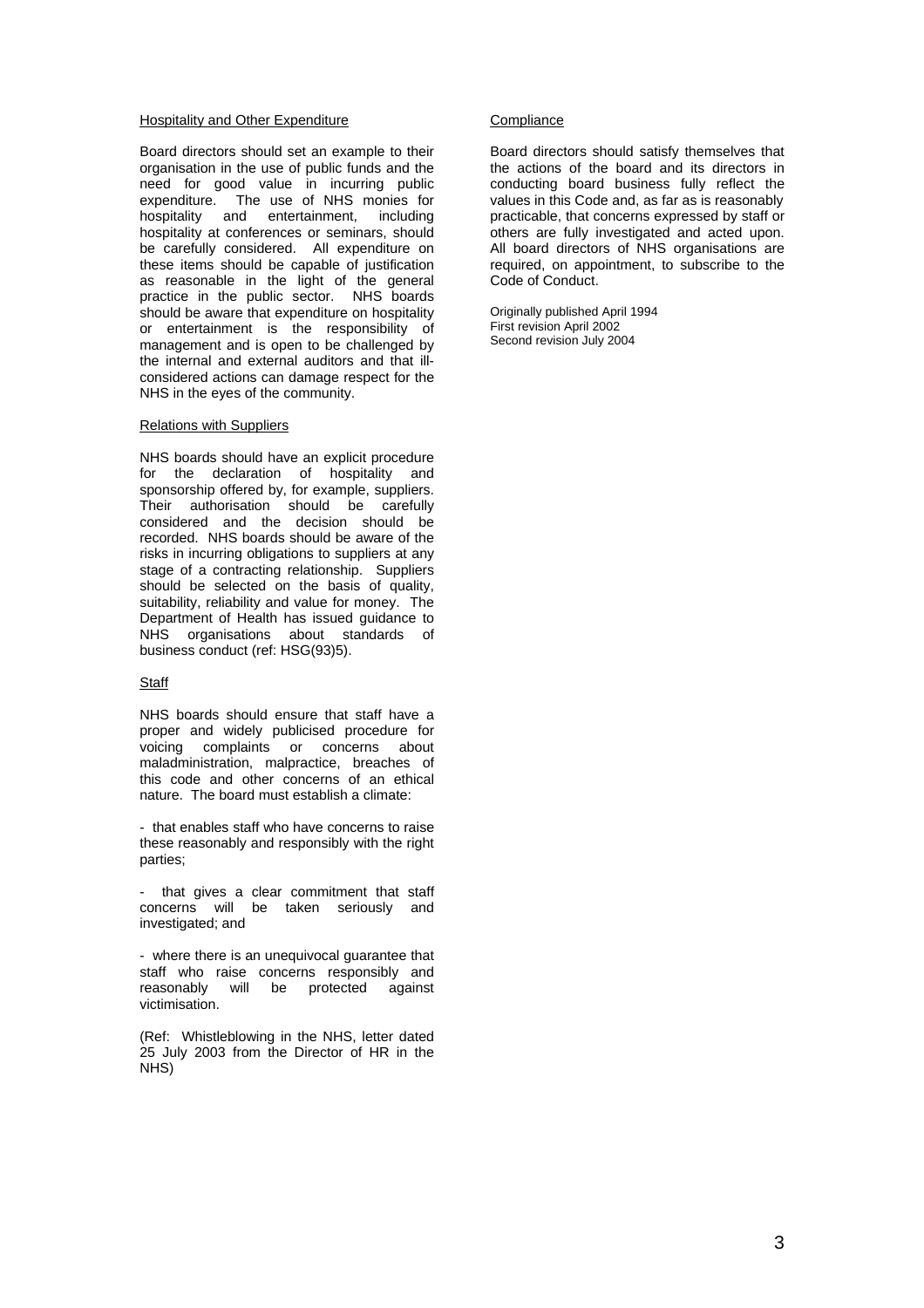# **CODE OF ACCOUNTABILITY FOR NHS BOARDS**

This Code of Practice is the basis on which NHS organisations should seek to fulfil the duties and responsibilities conferred upon them by the Secretary of State for Health.

#### **Status**

NHS organisations, such as NHS trusts, primary care trusts, strategic health authorities and special health authorities, are established under statute as corporate bodies so ensuring that they have separate legal personality. Statutes and regulations prescribe the structure, functions and responsibilities of the boards of these bodies and prescribe the way chairs and directors of boards are to be appointed.

#### Code of Conduct

All board directors of NHS organisations are required, on appointment, to subscribe to the Code of Conduct. Breaches of this Code of Conduct by the chair or a non-executive director of the board should be drawn to the attention of the appropriate Regional Commissioner of the NHS Appointments Commission.

NHS managers are required to take all reasonable steps to comply with the requirements set out in the Code of Conduct for NHS Managers. Chairs and non-executive directors of NHS boards are responsible for taking firm, prompt and fair disciplinary action against any executive director in breach of the Code of Conduct for NHS Managers.

#### Statutory Accountability

The Secretary of State for Health has statutory responsibility for the health of the population of England and uses statutory powers to delegate functions to NHS organisations who are thus accountable to the Secretary of State and to<br>Parliament. The Department of Health is The Department of Health is responsible for directing the NHS, ensuring national policies are implemented and for the effective stewardship of NHS resources.

NHS trusts provide services to patients (these may be acute services, ambulance services, mental health or other special services, e.g. for children). Other main functions are to:

ensure services are of high quality and accessible;

- lead the development of new ways of working to fully engage patients and ensure a patientcentred service;

Primary care trusts are expected to identify the health needs of the population, to work to improve the health of the community and to secure the provision of a full range of services. Other main functions are to:

- maintain an effective public health function;
- lead local planning;

manage and develop primary healthcare services;

- develop and improve local services;

- lead the integration of health and social care; and

- deliver services within their remit.

Strategic health authorities provide strategic leadership to ensure the maintenance of provision and the delivery of improvements in local health and health services by primary care trusts and NHS trusts, within the national framework of developing a patient-centred NHS and supported by effective controls and clinical governance systems. Other main functions for which the Strategic Health Authority is responsible are to:

- lead the development and empowerment of uniformly excellent frontline NHS organisations committed to innovation and improvement;

- consider the overall needs of the health economy across primary, community, secondary and tertiary care, and working with primary care trusts and NHS trusts to deliver a programme to meet these needs;

- performance manage and ensure accountability of local primary care trusts and NHS trusts;

lead on the creation and development of clinical and public health networks;

- create capacity through the preparation and delivery of strategies for capital investment, information management and workforce development;

ensure effective networks and joint working exists between NHS organisations for the provision of health and social care; and

ensure the development and training of an adequate workforce of competent clinical personnel.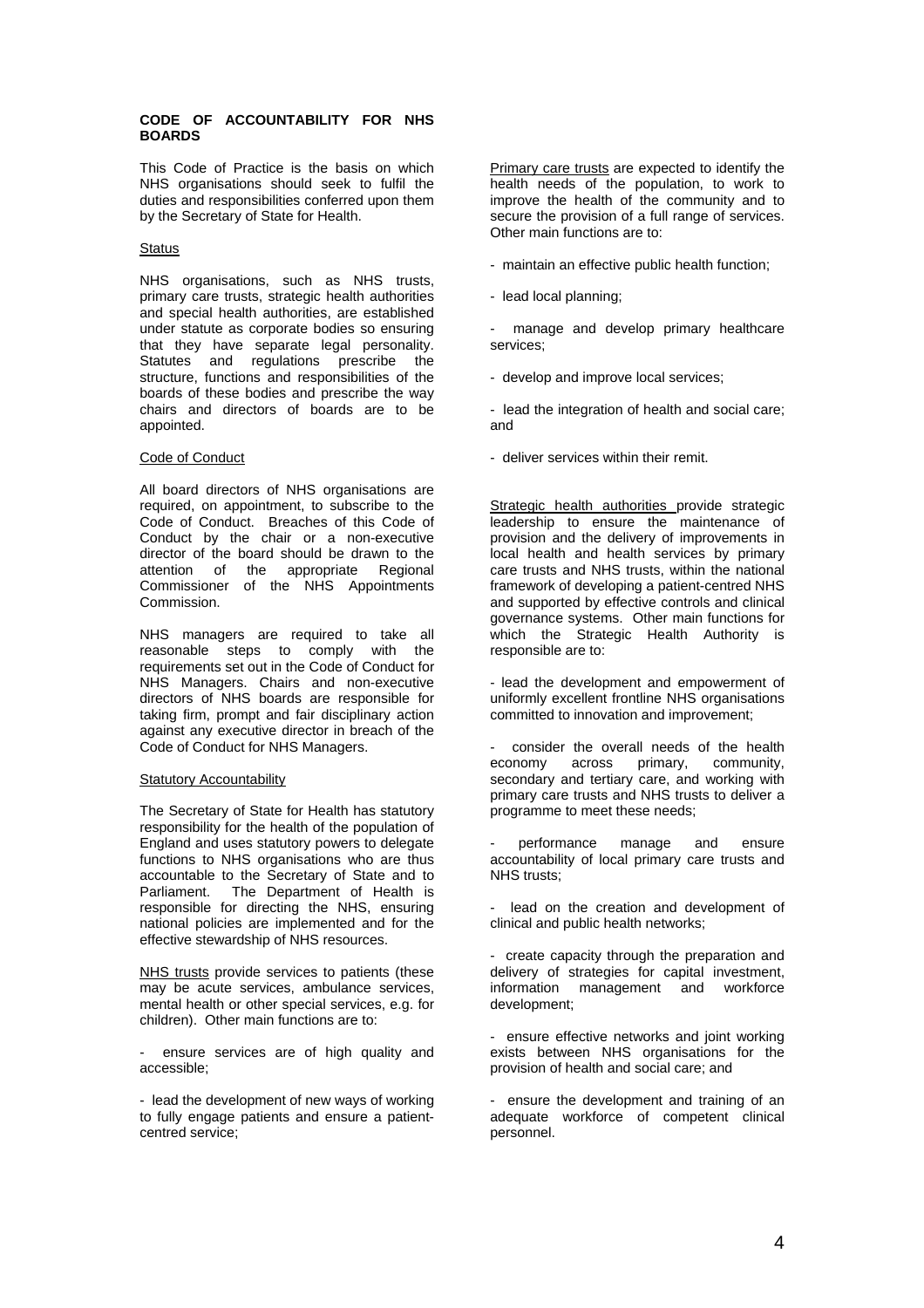NHS trust, primary care trust and strategic health authority finances are subject to external audit by the Audit Commission and, for the value for money element, by the Healthcare Commission.

NHS boards must co-operate fully with the Department of Health, the Audit Commission and the Healthcare Commission when required to account for the use they have made of public funds, the delivery of patient care and other services, and compliance with statutes, directions, guidance and policies of the Secretary of State. The Chief Executive/ Permanent Secretary of the Department of Health, as Accounting Officer for the NHS, is accountable to Parliament. The work of the Department of Health and its associated bodies is examined by the House of Commons Health Committee. Its remit is to examine the expenditure, administration and policy of the Department of Health. Two other Parliamentary Committees, the Public Accounts Committee and the Public Administration Select Committee, scrutinise the work of the Department of Health and the health service.

# The Board of Directors

NHS boards comprise executive directors together with non-executive directors and a chair who are appointed by the NHS Appointments Commission on behalf of the Secretary of State. Together they share corporate responsibility for all decisions of the board. There is a clear division of responsibility between the chair and the chief executive; the chair's role and board functions are set out below; the chief executive is directly accountable to the board for meeting their objectives, and as Accountable Officer, to the Chief Executive of the NHS for the performance of the organisation. Boards are required to meet regularly and to retain full and effective control over the organisation; the chair and non-executive directors are responsible for monitoring the executive management of the organisation and are responsible to the Secretary of State for the discharge of these responsibilities. Strategic health authorities generally provide the line of accountability from local NHS organisations to the Secretary of State for the performance of the organisation. Regional Commissioners of the NHS Appointments Commission will always be available to chairs and non-executive directors on matters of concern to them relating to the personal effectiveness of individual chairs and non-executives.

The duty of an NHS board is to add value to the organisation, enabling it to deliver healthcare and health improvement within the law and without causing harm. It does this by providing a framework of good governance within which the organisation can thrive and grow. Good governance is not restrictive but

an enabling ingredient to underpin change and modernisation.

The role of an NHS board is to:

- be collectively responsible for adding value to the organisation, for promoting the success of the organisation by directing and supervising the organisation's affairs

- provide active leadership of the organisation within a framework of prudent and effective controls which enable risk to be assessed and managed

- set the organisation's strategic aims, ensure that the necessary financial and human resources are in place for the organisation to meet its objectives, and review management performance

- set the organisation's values and standards and ensure that its obligations to patients, the local community and the Secretary of State are understood and met.

Further details may be obtained from *Governing the NHS: A Guide for NHS Boards* at www.dh.gov.uk

# The Role of the Chair

The overall role of the chair is one of enabling and leading so that the attributes and specific roles of the executive team and the nonexecutives are brought together in a constructive partnership to take forward the business of the organisation.

The key responsibilities of the chair are:

leadership of the board, ensuring its effectiveness on all aspects of its role and setting its agenda;

- ensuring the provision of accurate, timely and clear information to directors;

- ensuring effective communication with staff, patients and the public;

arranging the regular evaluation of the performance of the board, its committees and individual directors; and

- facilitating the effective contribution of nonexecutive directors and ensuring constructive relations between executive and non-executive directors.

A complementary relationship between the chair and chief executive is important. The chief executive is accountable to the chair and non-executive directors of the board for ensuring that the board is empowered to govern the organisation and that the objectives it sets are accomplished through effective and